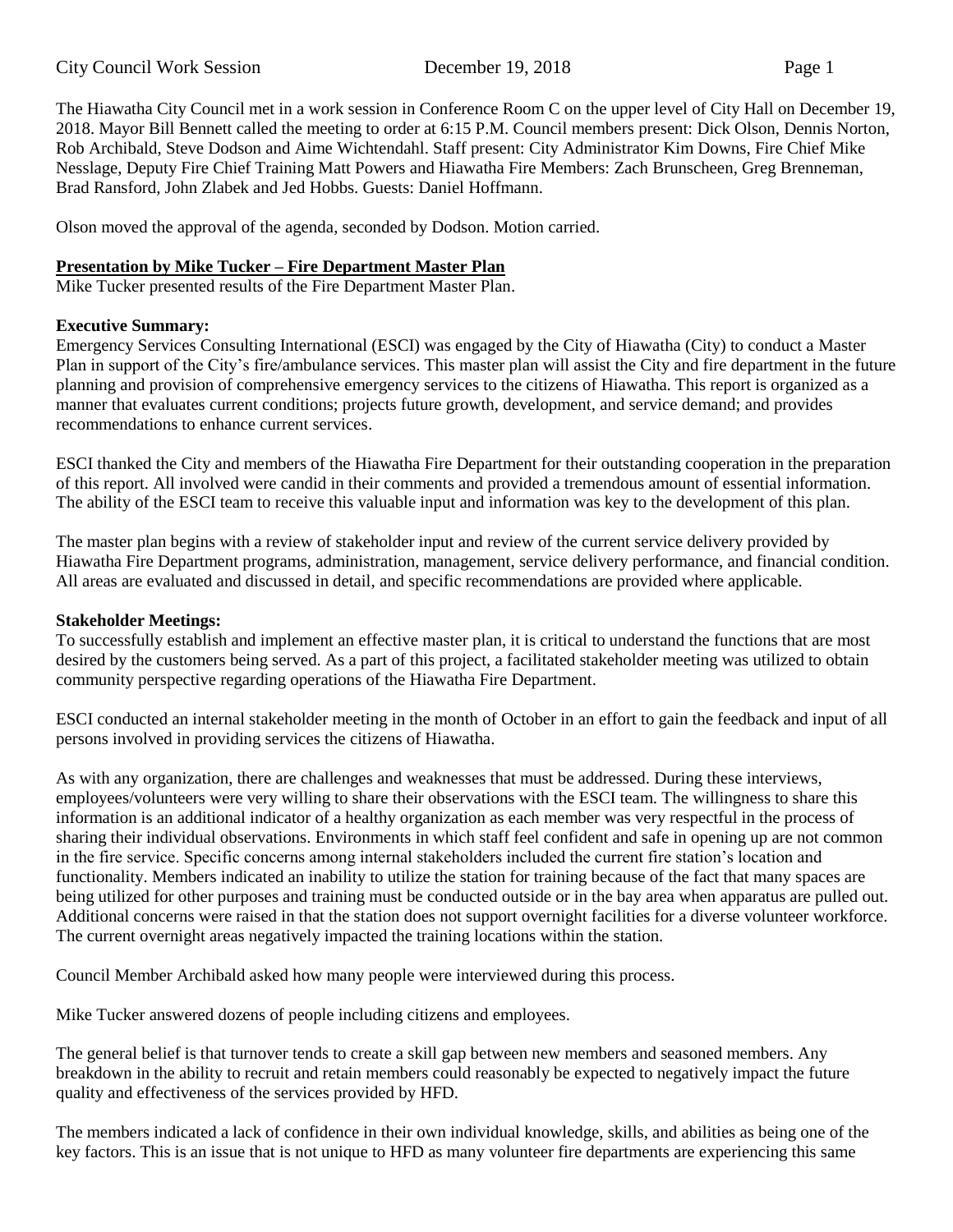issue. Understanding these concerns will be a significant area of focus for HFD leadership. Chief Nesslage has a strong confidence in the abilities of those serving officer roles and those who are interested in an officer role.

Council Member Dodson asked what the reason for the down trend was.

Tucker said less and less people are willing to step up and take on those responsibilities and those weaknesses are not unique to Hiawatha.

# **Current Service Demand**

Hiawatha Fire Department serves the 7.4 square mile municipal boundary of the City of Hiawatha and an additional 43 square miles outside of the municipal boundaries of Hiawatha. In addition to the City, HFD provides service to Fayette Township, Monroe Township, the City of Palo and the City of Shellsburg.

As with most fire departments across the United States, the location of Hiawatha's fire station resulted from decisions made years in advance of the city's current configuration and size. The location and potential relocation of fire stations will be an ongoing challenge for the city of Hiawatha due to availability of land and space.

During the year 2017, emergency medical calls comprised 74 percent of the activity of the department. Fires accounted for 4 percent of the department's activity during this same period. It is not unusual for a very large percentage of a fire department's annual calls to be EMS-related.

Archibald asked how many of the 74 percent EMS calls were inside city limits and how much did those increase.

Fire Chief Nesslage said he will go back to look at the numbers of what percentage were inside city limits and Area Ambulance is getting  $7 - 10$  percent of the runs as mutual aid runs decreased in 2017 because of that.

Council Member Olson commented how interesting it would be to see what the breakdown is between fire and EMS calls.

Archibald also commented it would be interesting to see what the Police Department numbers are.

City Administrator said the Police Department numbers are pretty flat. Linn County is unable to document ambulance calls in addition to police dispatch.

### **Management Components**

To be effective, the management of a fire department needs to be based on several components. One of the most significant management tools is the creation of a master plan. This plan is a roadmap for the future. It helps policymakers decide where the department desires to be in the long term. It is a strategic view that must be accepted and approved by the elected officials of Hiawatha.

To be effective an organization must have established appropriate documentation, policies, procedures, and identification of internal and external issues that affect the agency. Processes must be established to address the flow of information and communication within HFD, as well as with its constituents.

- The department has identified the increasing growth of the community as the most critical issue facing the department. Hiawatha has been experiencing increased growth. This growth has occurred as "in-fill" within the city's downtown area as well as the northwest portion of the city. The increased growth to the northwest is moving in a direction away from the City's existing fire station.
- The department has also recognized the issue of staffing as a critical issue facing the organization. As a combination fire department, Hiawatha is experiencing challenges with the retention of career personnel as larger neighboring departments have been successful in hiring Hiawatha's personnel.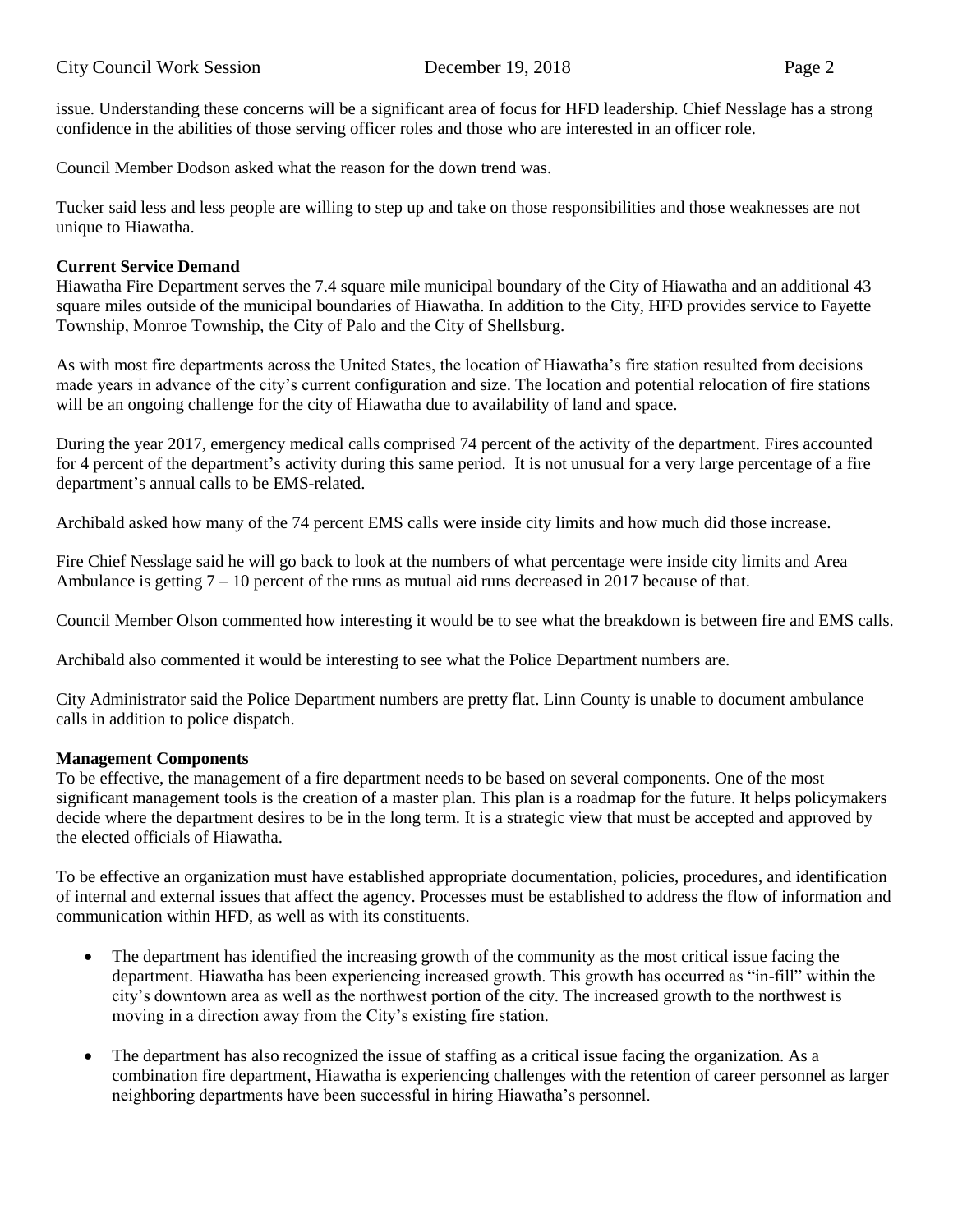- The current fire station has been identified as the third critical issue facing the organization. This has result in training areas being lost which has negatively impacted the ability of the department to conduct specific training activities.
- HFD has in place policies and procedures addressing documentation and recordkeeping. When properly administered by HFD personnel, this will ensure quality records are produced. As part of its official recordkeeping requirements, HFD has an established procedure for the public to access these records. This public access process has been reviewed by the City of Hiawatha's legal counsel.
- The City of Hiawatha has in place records retention policies to ensure this occurs. HFD provides for data security and long-term digital records retention through the City's MIS Department. The department also maintains specific records in a standard filing system within its offices.
- A review of Hiawatha's human resources processes and procedures indicates City leadership has continued to ensure these documents are current and relevant. The City recently updated (March 2018) and formally adopted the current employee handbook.

While the City does not recognize volunteer personnel as employees, the department has established certain benefits through to which volunteers are entitled. These benefits include education, training and a length of service program.

• HFD has not established an intentional recruitment program in an attempt to increase staffing levels among volunteer personnel. The formal process includes background checks, knowledge assessments, physical ability testing, and a multi-step interview process. Applicants also undergo a comprehensive medical physical prior to beginning to serve with the department.

Recruitment and retention of quality personnel was identified as one of the most significant issues facing the organization. It is recommended HFD continue to evaluate its recruitment and retention program and implement industry "best practices" as identified. This will be an ongoing issue for HFD and its leadership, but will prove to be highly beneficial as long as the community expects the department to operate a paid-on-call system.

• Need to implement an industry "best practices" in preventing fire fighter exposure to carcinogens.

# **Staffing and Personnel Management**

The size and structure of an organization's staffing is dependent upon the specific needs of the agency. These needs must directly correlate to the needs of the community and a structure that works for one entity may not necessarily work for another agency.

This seven percent (7%) ratio represent the department's current administrative staffing levels compared to an existing operations staffing level of 56 emergency response personnel. For the purposes of this analysis ESCI allocates one human resources staff member to the department. The rationale for this allocation is due to the fact that the human resources function is not being managed within the fire department. Effective administrative staffing ratios range from 12 to 15 percent of agency totals. ESCI concludes that the number of FTEs assigned is low and the addition of specific FTE positions will be beneficial to the effective operation of the department.

Archibald asked if the seven percent administrative staffing could be defined.

Tucker said the actual physical people are the seven percent administrative staffing.

- The current number of positions assigned to this activity are below what is generally considered to be sufficient to meet these expectations. At the time of this report, Hiawatha was evaluating the feasibility of establishing the position of Fire Marshal to provide oversight to the department's fire prevention activities.
- The Hiawatha Fire Department does not employ any form of administrative support personnel. The absence of this function requires each of the chief officers to address various departmental demands that ultimately takes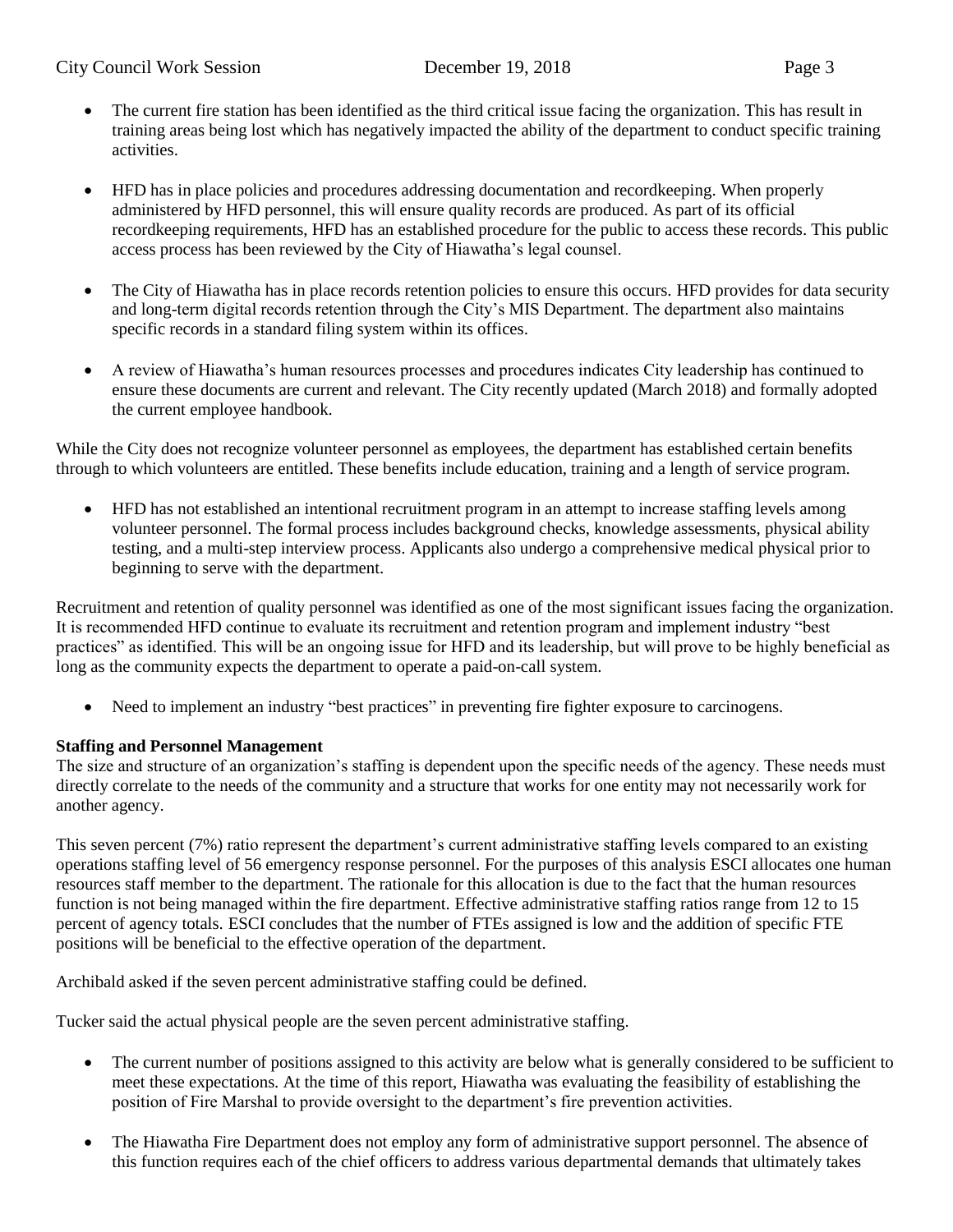them away from addressing other critical issues. The presence of an administrative support person allows for the department to more effectively address citizen inquiries, organize meetings, manage calendars, and facilitate access to chief officers with departmental personnel.

This system has worked well for Hiawatha, but has not been without its challenges. Because of increasing call volumes and challenges associated with volunteer personnel having the ability to consistently respond during "working" hours. This fact has required Hiawatha to add a small number of paid positions to the department and may be required to add further paid staff in the future.

The department has been able to hire one paramedic to cover a twenty four hour period with an attendant (i.e. driver) coming from part-time or volunteer members. This arrangement has allowed for the department to cover what most fire departments would consider the A-shift. The department then utilizes part time and volunteer paramedics to provide coverage for the B and C shift timeframes. While effective, the reliance upon chief officers to respond as members of an ambulance transport unit has negative impacts upon the work product of the individual, as well as program outcomes of the department.

The call volume within the service area protected by Hiawatha service area has increased by an average of approximately 4% per year from 2013 thru 2017. It is reasonable to expect this level of increase to continue into the foreseeable future which will have an impact upon the department's ability effectively respond to calls for service. At the current level of approximately 1,200 incidents per year it will remain possible to expect volunteer members to support HFD's ambulance operations. However, it has been ESCI's experience that as departments begin to approach 1,500 calls for service annually volunteer members begin to experience increased difficulty in responding to emergency incidents. It is recommended that Hiawatha evaluate the addition of two paramedics to allow for 24 hour coverage seven days per week.

It is important to understand that the assembly of firefighters on an incident, also called an "Effective Firefighting Force" or "Effective Response Force," is a determination that is made at the community level based on risk, capability, and citizen expectations.

One of the future challenges facing Hiawatha is the ability to recruit and retain individuals willing to commit to the training and response requirements of being a firefighter. While the department has been working diligently to recruit and train individuals to bring volunteer membership to a maximum level the efforts have been relatively unfruitful. Hiawatha has an authorized volunteer level of 65 members, but at the time of ESCI's site visit Hiawatha only had a volunteer force of 50 members.

# **Fire and EMS Training Delivery**

Providing safe and effective fire and emergency services requires a well-trained workforce.

For training to be fully effective, it should be based on established standards. Hiawatha utilizes the National Fire Protection Association (NFPA) job performance requirements, International Fire Service Training Association (IFSTA) training materials, and the Iowa Fire Service Training Bureau as the basis for its fire suppression training practices, and national Emergency Medical Services standards are used as the baseline for medical training coursework.

Hiawatha does not currently have a defined officer development program. It was understood that challenges exist in getting members to "step into" permanently assigned officer roles due to a lack of confidence in their individual experiences and training. It is recommended that the department establish a formal officer development program. The department should include a mixture of "tabletop" training programs as well as simulation based training whenever possible. Additionally, all officers should attend Fire Officer III and IV whenever possible.

To function effectively, a training program needs to be intentionally managed. Administrative program support is important, though often minimally provided. An additional element of effective administration is the development of program guidance in the form of training planning, goals, and defined objectives. Hiawatha has an established training program manager (Deputy Chief) responsible for program oversight. The training committee is an eight member team established to evaluate the department's training activities and establishing future training efforts. Hiawatha does not have established goals as part of its official training activities.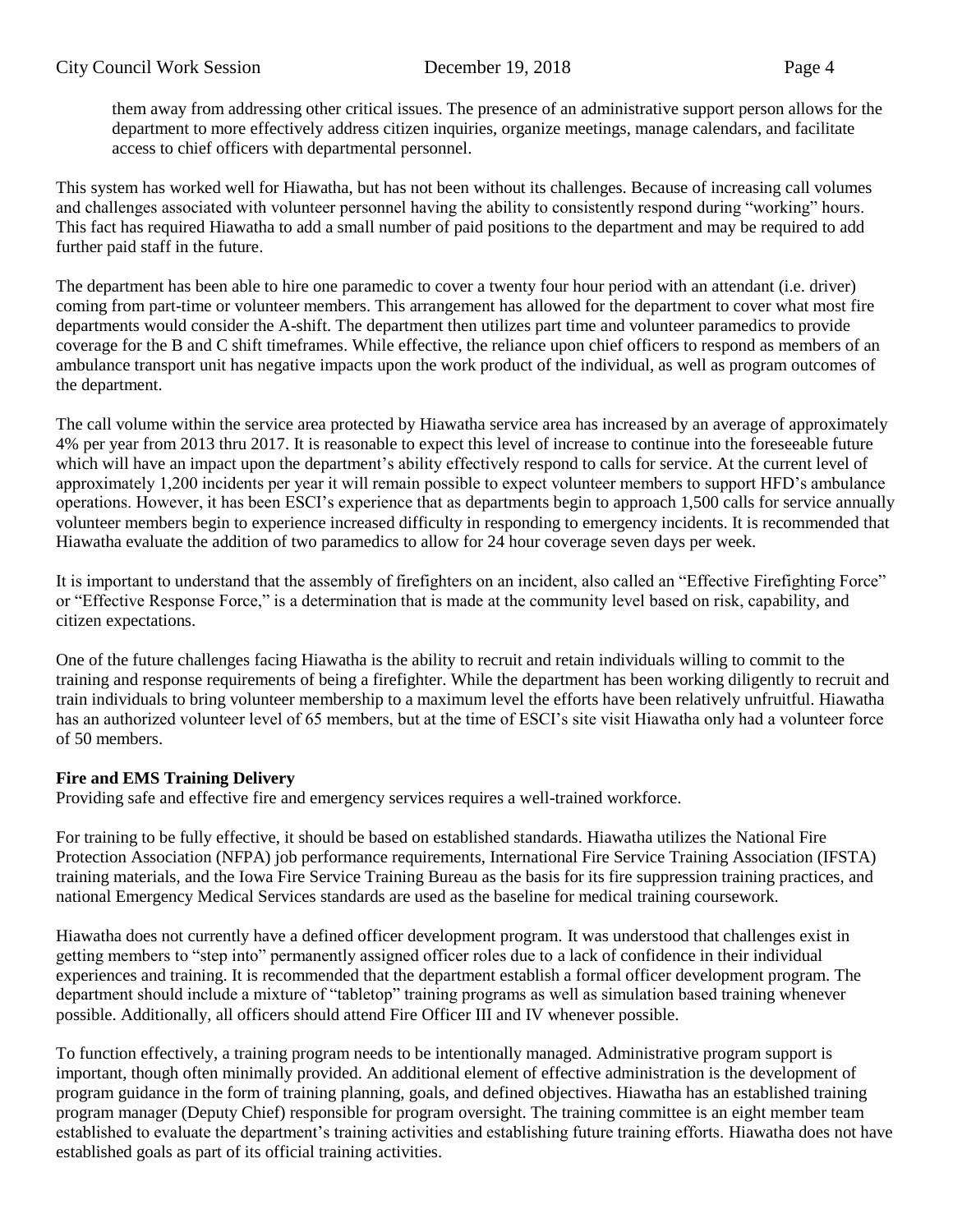# City Council Work Session December 19, 2018 Page 5

• It is recommended the department establish training goals and objectives to ensure the department is achieving its desired outcomes to function effectively, a training program needs to be intentionally managed.

In total the department has 16 certified instructors within the ranks of the department. In addition to in-house training programs, the department utilizes a simulation lab located at Kirkwood Community College on an annual basis to train and evaluate EMS skills.

Overall, the department places a high priority on training. Challenges do exist in ensuring departmental members attend training sessions.

- It is recommended Hiawatha Fire Department implement an accountability program designed to ensure all members of the department are held to an established standard relative to attendance at training sessions. Many departments have experienced success in the utilization of a "point system" to ensure members attend and participate in departmental training sessions.
- Hiawatha did not have an establish requirement for the number of hours required per member for either firefighter or EMS training. The only annual requirement for hours are those driven by the need to recertify EMS certifications. Training occurs within the "duty-assignment" environment. Without the presence of an established minimum number of training hours in place, the department will fail in holding individual members accountable for training activities.
	- o Hiawatha utilizes formal lesson plans in the delivery of its training. Classroom training sessions are expected to culminate into students utilizing manipulative skills to demonstrate skill mastery. Lesson plans are based off of industry standards specific to the skill being taught (i.e. fire or EMS). Hiawatha also conducts night training on a monthly basis and multiagency training session occurring twice annually. It is worth noting that multiagency training drills occur with a limited number of mutual aid partners.
	- $\circ$  The department has an established schedule for conducting MCI and / or active shooter training. The department is to be commended for committing to these types of activities. Hiawatha Fire Department has also recently begun the process of conducting pre-fire plans as part of their training activities.
	- o Relative to firefighter safety, Hiawatha Fire Department has in place key factors intended to improve the safety of its members. The department also has in place SOP 650: Critique of Emergency Operations which outlines the process of conducting after-action reviews.
	- o Hiawatha Fire Department did not have a formal training manual in place. Without an adopted training manual each officer is left to deliver the training of a specific subject matter in the manner and technique of their choosing. It is important to ensure all "duty crews" are providing the same training.
- ESCI recommends the implementation of an online training program to further maximize the training opportunities of departmental members. While it is not possible to conduct all training in the online environment. This allows members to gain a general understanding of the training in an asynchronous manner and then further develop the skill. These online learning platforms also allow for new and updated policies / procedures to be distributed to all members of the department and ensure everyone reads and confirms receipt of the information.

Archibald asked if you would see the online training lessen the burden on volunteer time or as a replacement of other training.

Tucker answered it would lessen the burden of volunteer time and to replace some of the other training.

Historically, Hiawatha Fire Department has conducted nearly all training activities at its fire station. However, due to the need to utilize existing space for other activities training space has become very limited.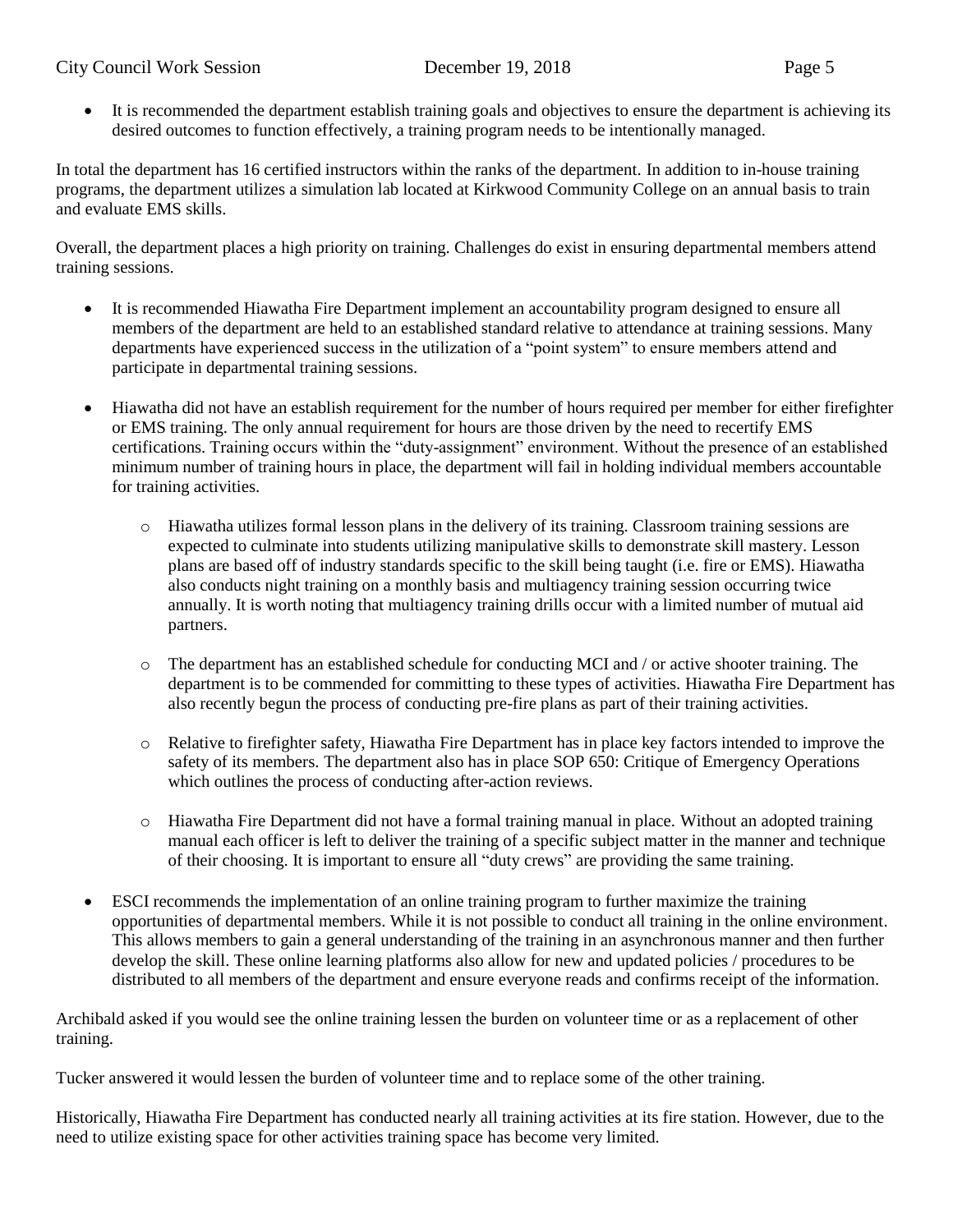In addition, Hiawatha must leave its response area whenever the need arises to conduct live fire training activities. To accomplish this, the department must utilize facilities at Kirkwood Community College, Cedar Rapids Fire Department, or Coralville Fire Department.

• It is recommended Hiawatha Fire Department explore the feasibility of establishing a training location within the City. In recognizing there may ultimately be a need for a second fire station within the City, a potential training facility could be located on that site until service demands increases to the point a fire station is warranted.

Archibald asked if he would see a city of 7,000 have their own live fire training facility.

Tucker said it is not uncommon to see cities of this size to have their own live fire training.

Hiawatha Fire Department has transitioned all training record keeping activities to Emergency Reporting records management system. As a result, all records are maintained in a digital format and can be easily accessed for analysis and reporting.

### **Fire Prevention and Public Education:**

From interviews conducted during the site visit, it was clear that City officials and fire department leadership (1) are committed to the department's fire and life safety programs, and (2) clearly understand the significance of having a valid, credible, and high-quality fire prevention and education program, as discussed here. It is imperative that the City and Department continue to work together to ensure seamless and consistent regulatory review, code enforcement, and fire investigation activities.

Best practices dictate that the best way to effectively increase life safety is to prevent fires and other emergencies rather than respond to them.

Requirements for automatic fire detection, notification, and protection systems (FPS) have been adopted as part of the city's building and fire codes.

Providing fire and life safety education to the public to minimize the number of emergencies while training the community to take appropriate actions when an emergency occurs is essential.

- Public education and outreach is assigned to the Fire Marshal; the Department has not established a full-time Community Risk Reduction Specialist/Public Education Officer position within the organization. This role is filled currently by volunteers and part-time personnel who are normally assigned to other duties. This program has worked well and that trend is expected to continue. However, the Department should have one or more people trained and certified in accordance with the requirements of NFPA 1035 to receive full prevention staffing credit from ISO.
- HFD does not conduct any origin and cause investigations; likewise, no personnel are currently trained and certified in accordance with the requirements of NFPA 1033.
- It would be beneficial for all fire officers to be competent and able to conduct an initial investigation to determine the origin and cause ( $\overline{O} \& C$ ) of all fires. For this to occur, all fire officers and the Fire marshal would require appropriate training and certification in accordance with NFPA 1033 and NFPA 921.

In June 2018, the City of Hiawatha was assigned an ISO classification of Group 3/3X. The City of Hiawatha is one of 36 communities out of 1,715 communities surveyed across the State of Iowa to achieve a Class 3 rating. As such, Hiawatha ranks in the top 4 percent of all communities surveyed.

### **Emergency Communications:**

Emergency communications is an integral part of every first responder system. It is important to recognize the vital role that communicators play in operational efficiency and the delivery of services.